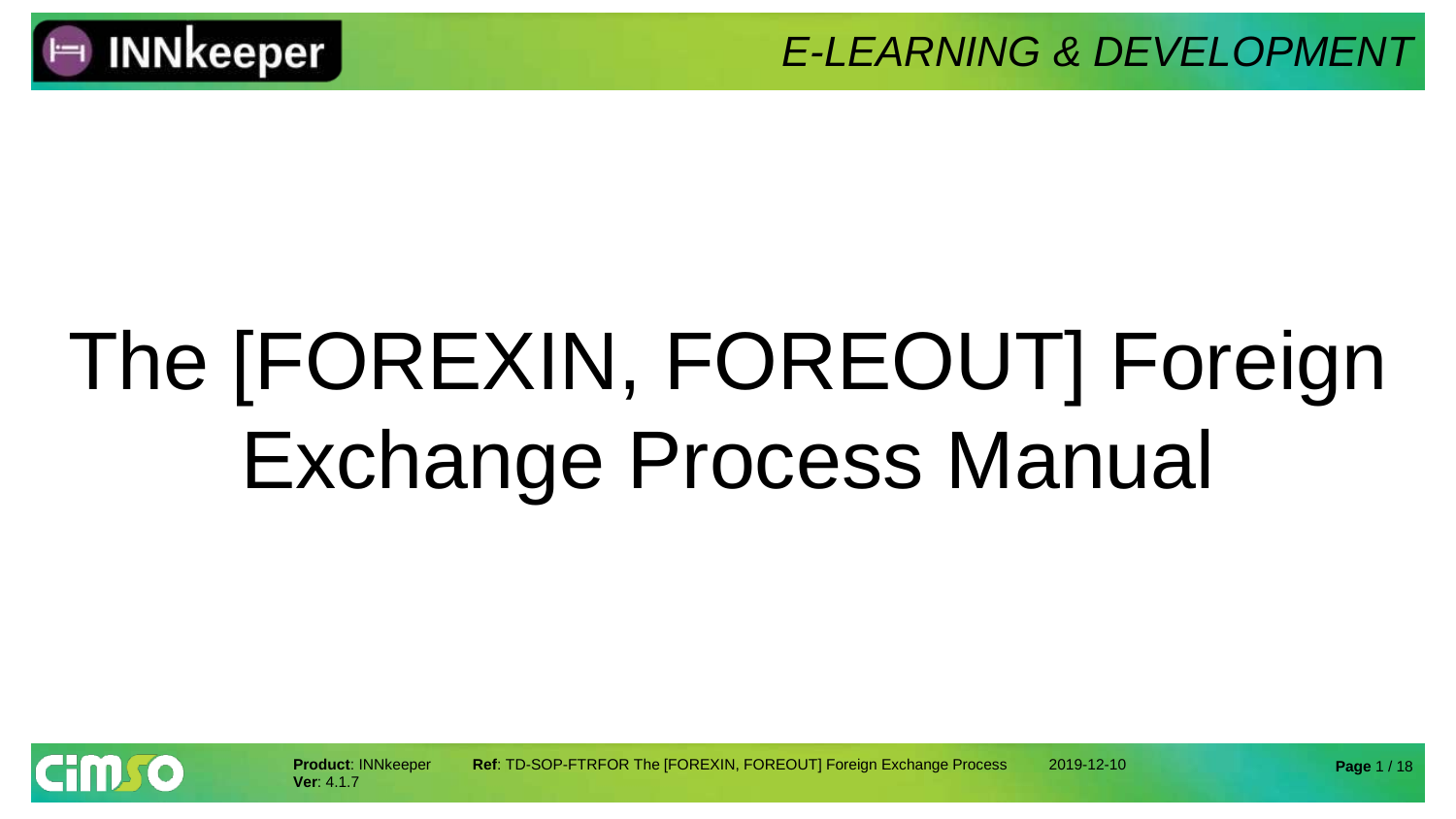

# **INNkeeper**

#### **What Is Foreign Exchange?**

Foreign exchange is currency that is from another country or a currency different to the currency your Establishment trades with

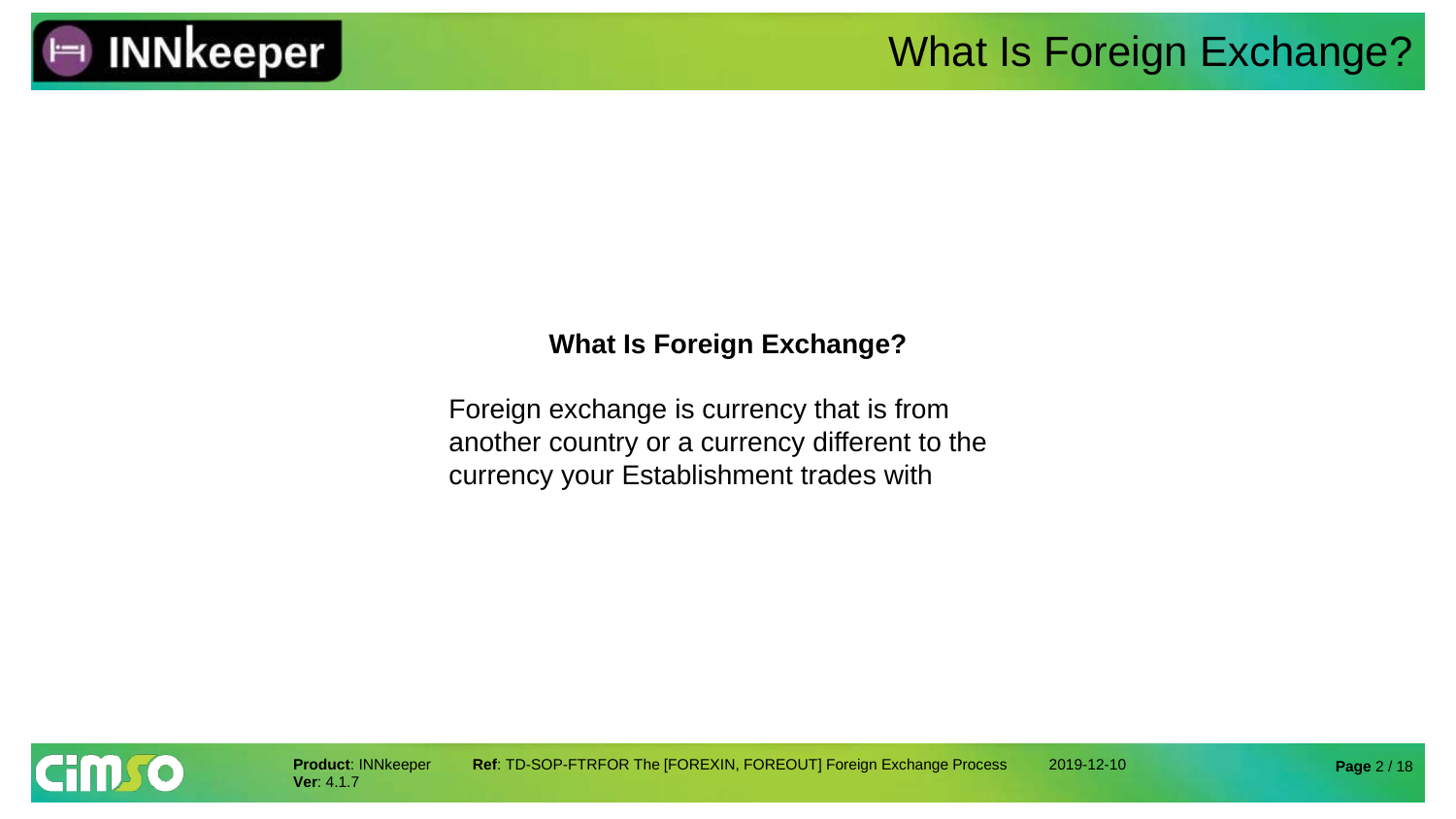

#### The Wheel: Customer Centric Design



**Ver**: 4.1.7

cim so

#### **CUSTOMER CENTRIC DESIGN**

- **Identify** CDP customer data platform with extensive CRM
- **Connect** Single or bulk blast e-mail, SMS, fax and snail-mail
- **Collaborate** Local server to Web and mobile device data interchange
- **Live** Food, Beverage and Retail points of sale with stock control and procurement
- **Play** Schedule and manage Golf, SPA and Leisure activities
- **Rest** Reservations, Lodging PMS, Leasing and Timeshare
- **Finance** GAAP, IAS and IFRS financial control to balance sheet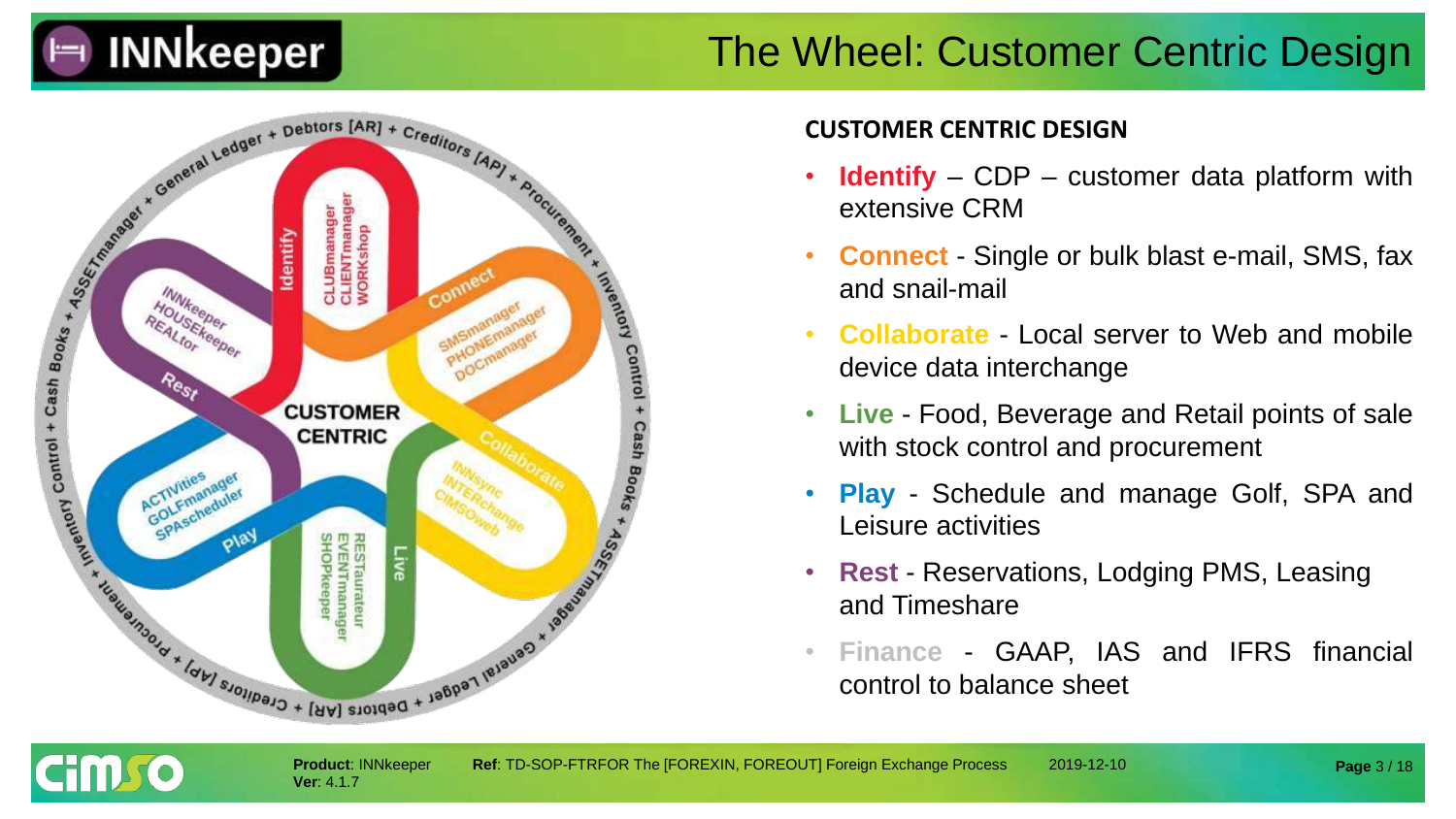

#### Logging Into Administration

|                                             | <b>CHILLIO Menu</b> |                                         |                                                                    |                                                        |                 |                                   |
|---------------------------------------------|---------------------|-----------------------------------------|--------------------------------------------------------------------|--------------------------------------------------------|-----------------|-----------------------------------|
| $\left( \left  \frac{1}{2} \right  \right)$ | Administration      |                                         |                                                                    |                                                        |                 |                                   |
|                                             | Golfer              |                                         |                                                                    |                                                        |                 |                                   |
| கூ                                          | ActivityScheduler   |                                         |                                                                    |                                                        |                 |                                   |
| S                                           | SpaScheduler        | $\vdash$                                | <b>INNkeeper</b>                                                   |                                                        | <b>CHILL TO</b> |                                   |
| Ø                                           | Restaurateur        |                                         |                                                                    | <b>Customer Centric Integrated Management Software</b> |                 |                                   |
| 圓                                           | ShopKeeper          | V4.1.7b11143                            |                                                                    |                                                        | 8d647da         |                                   |
| $\Phi$                                      | AssetManager        | Language<br>Database                    | English (United Kingdom)<br>CIMSODemo_V417 on vmserver             | $\checkmark$<br>$\checkmark$                           |                 | Start your CIMSO Menu, select the |
| $\bullet$                                   | WebRes              | Location                                | <b>MAIN Imperial Palace Rooms</b>                                  | $\checkmark$                                           |                 | Administration. Use your given    |
|                                             | InnSync             | Login ID                                | master                                                             |                                                        |                 | Login ID and Password to log in   |
| X                                           | Fax Server          | Password                                |                                                                    |                                                        |                 |                                   |
|                                             | Phoneman            |                                         |                                                                    |                                                        |                 |                                   |
|                                             | TimeKeeper          |                                         |                                                                    | <b>S</b> O Identification<br>Password                  | Log In          |                                   |
| <b>C<sub>3</sub></b> 60                     | Configuration       |                                         |                                                                    |                                                        |                 |                                   |
| ß                                           | <b>EXEUP</b>        |                                         |                                                                    |                                                        |                 |                                   |
|                                             | Close Menu          |                                         |                                                                    |                                                        |                 |                                   |
| ×                                           | Exit Menu           |                                         |                                                                    |                                                        |                 |                                   |
|                                             |                     | <b>Product: INNkeeper</b><br>Ver: 4.1.7 | Ref: TD-SOP-FTRFOR The [FOREXIN, FOREOUT] Foreign Exchange Process |                                                        |                 | 2019-12-10<br>Page 4 / 18         |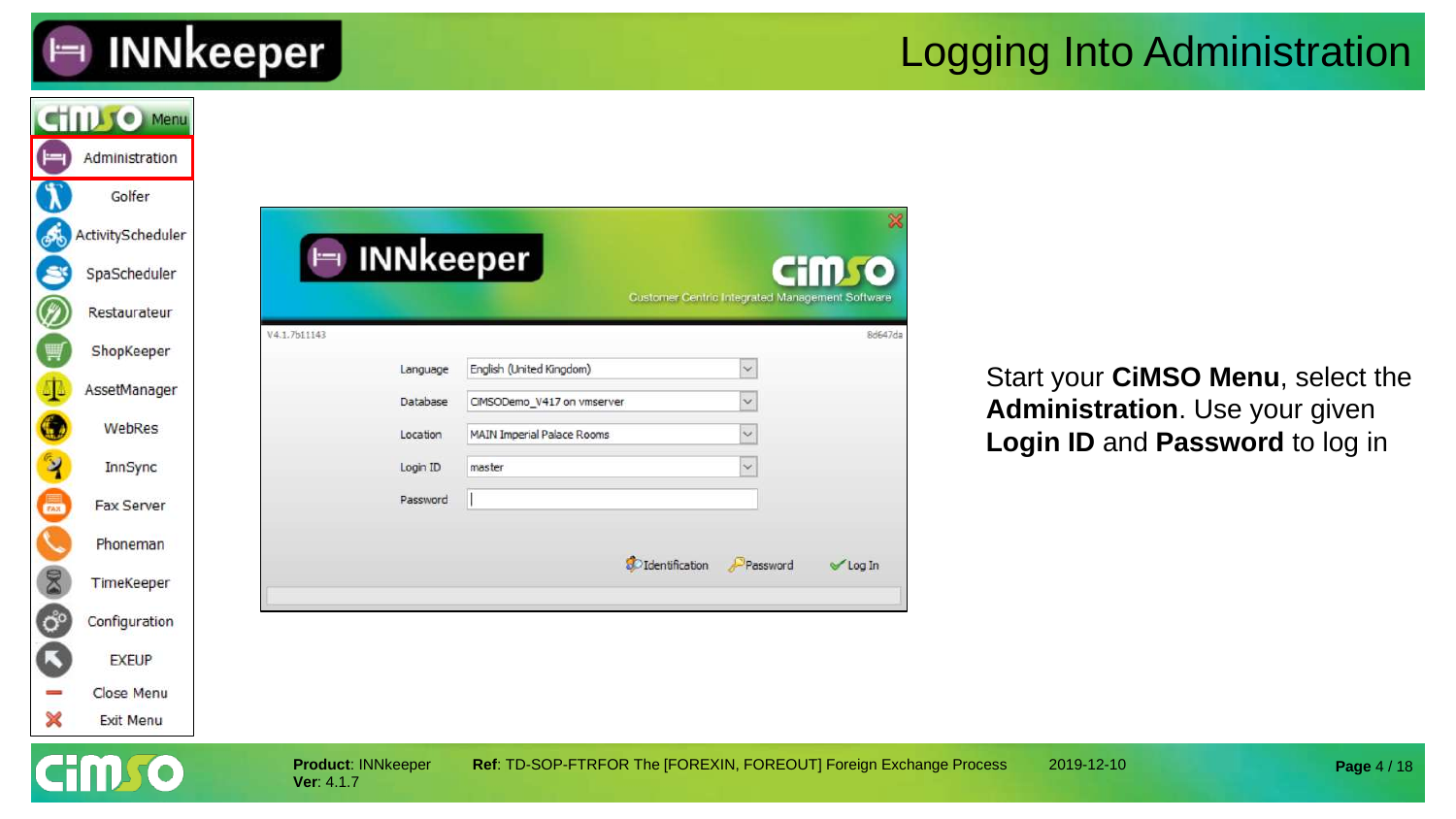

#### Administration



**Ver**: 4.1.7

**Cimro** 

**Product**: INNkeeper **Ref**: TD-SOP-FTRFOR The [FOREXIN, FOREOUT] Foreign Exchange Process 2019-12-10

Once logged into Administration, you are able to navigate through the database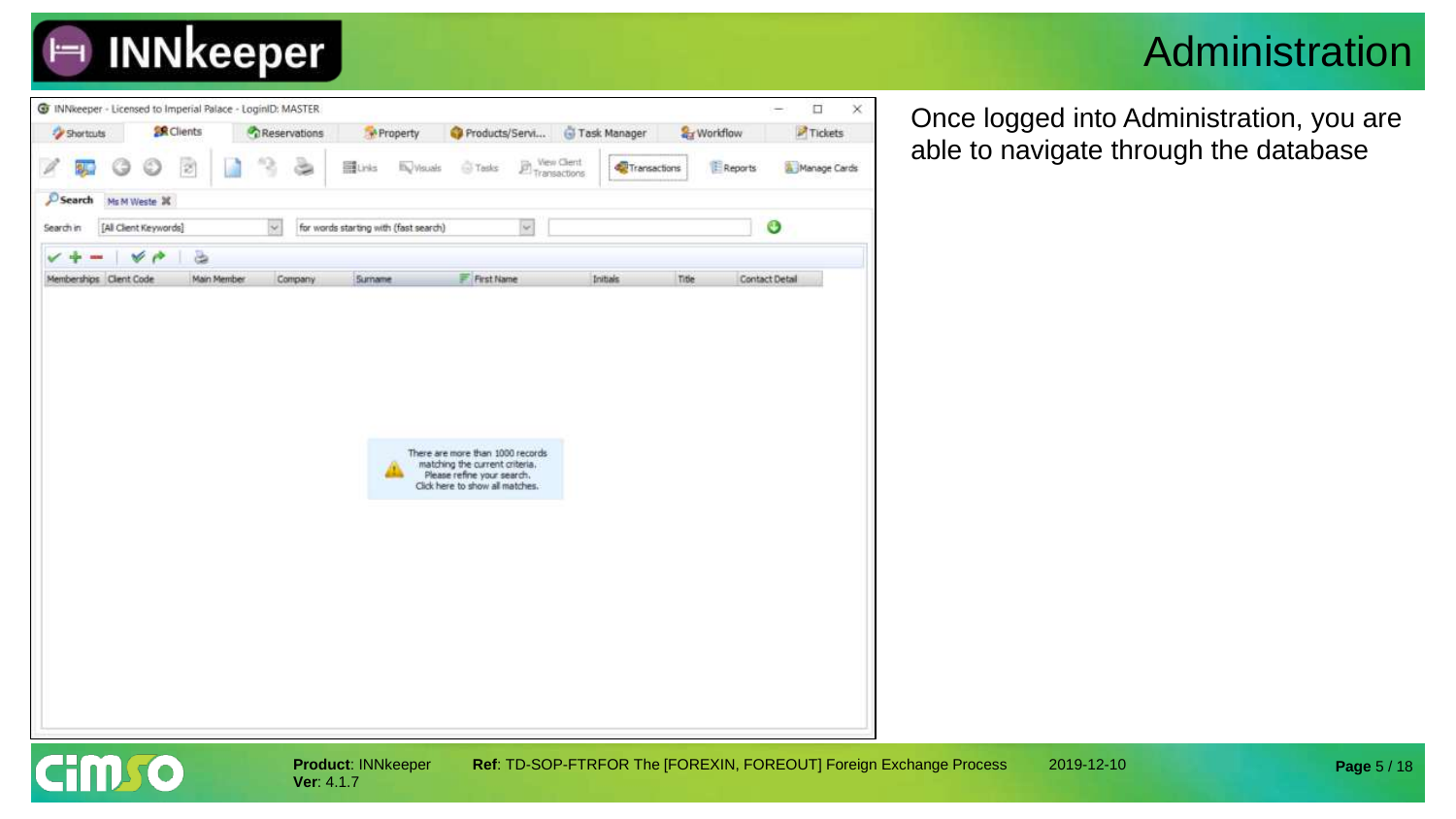

### Navigation: The Foreign Exchange Process



**Ver**: 4.1.7

Navigation: The [FOREXIN, FOREOUT] Foreign Exchange Process

#### ❶ **Clients** tab ❷ Select the **Transactions** button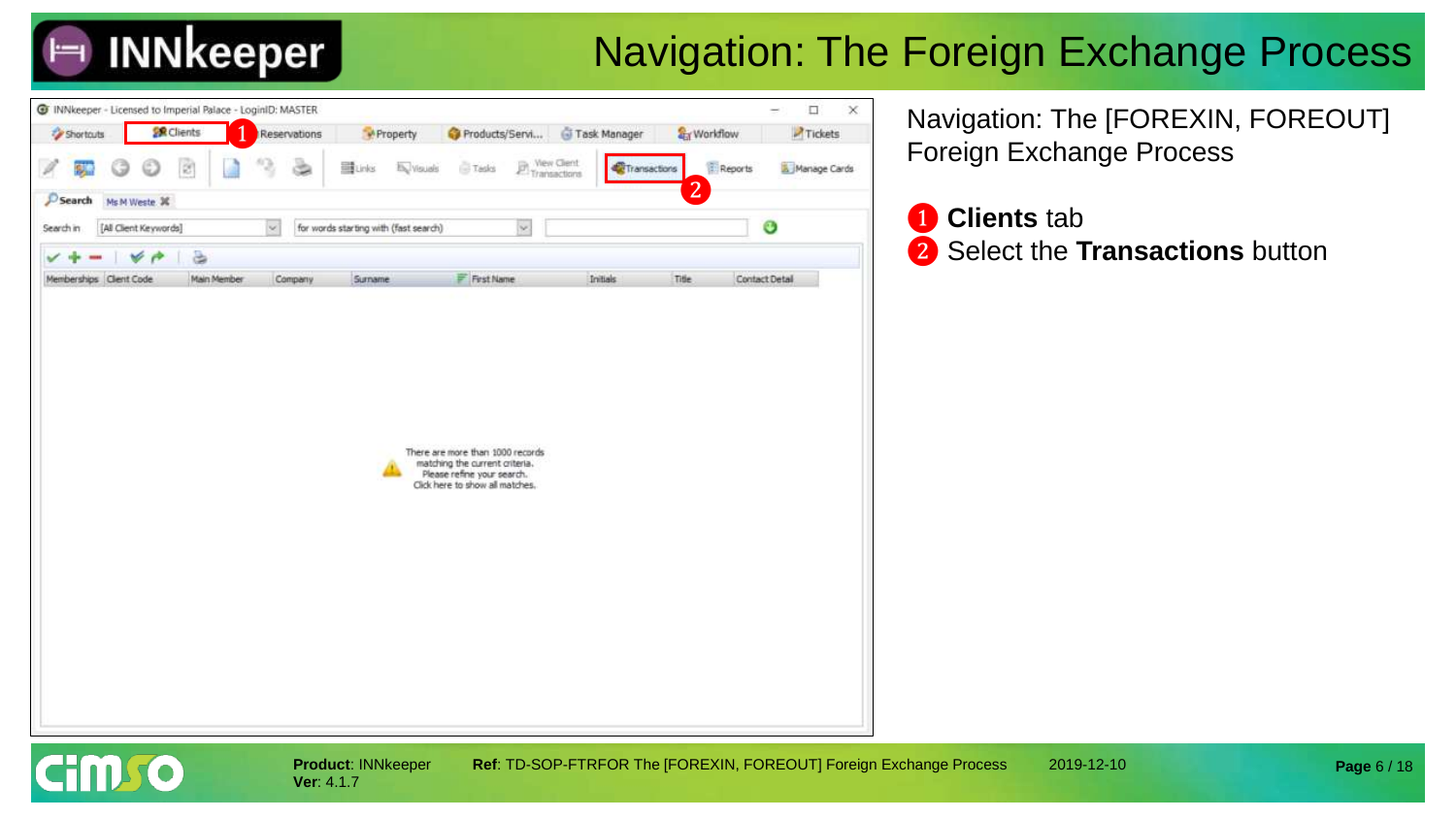## **INNkeeper**

## Navigation: The Foreign Exchange Process



Navigation: The [FOREXIN, FOREOUT] Foreign Exchange Process

**Clients** tab ❷ Select the **Transactions** button **3** Select Transaction Type window ❹ **Cash** tab ❺ Select the **Forex Currency Exchange [FOREXIN, FOREXOUT]**  button

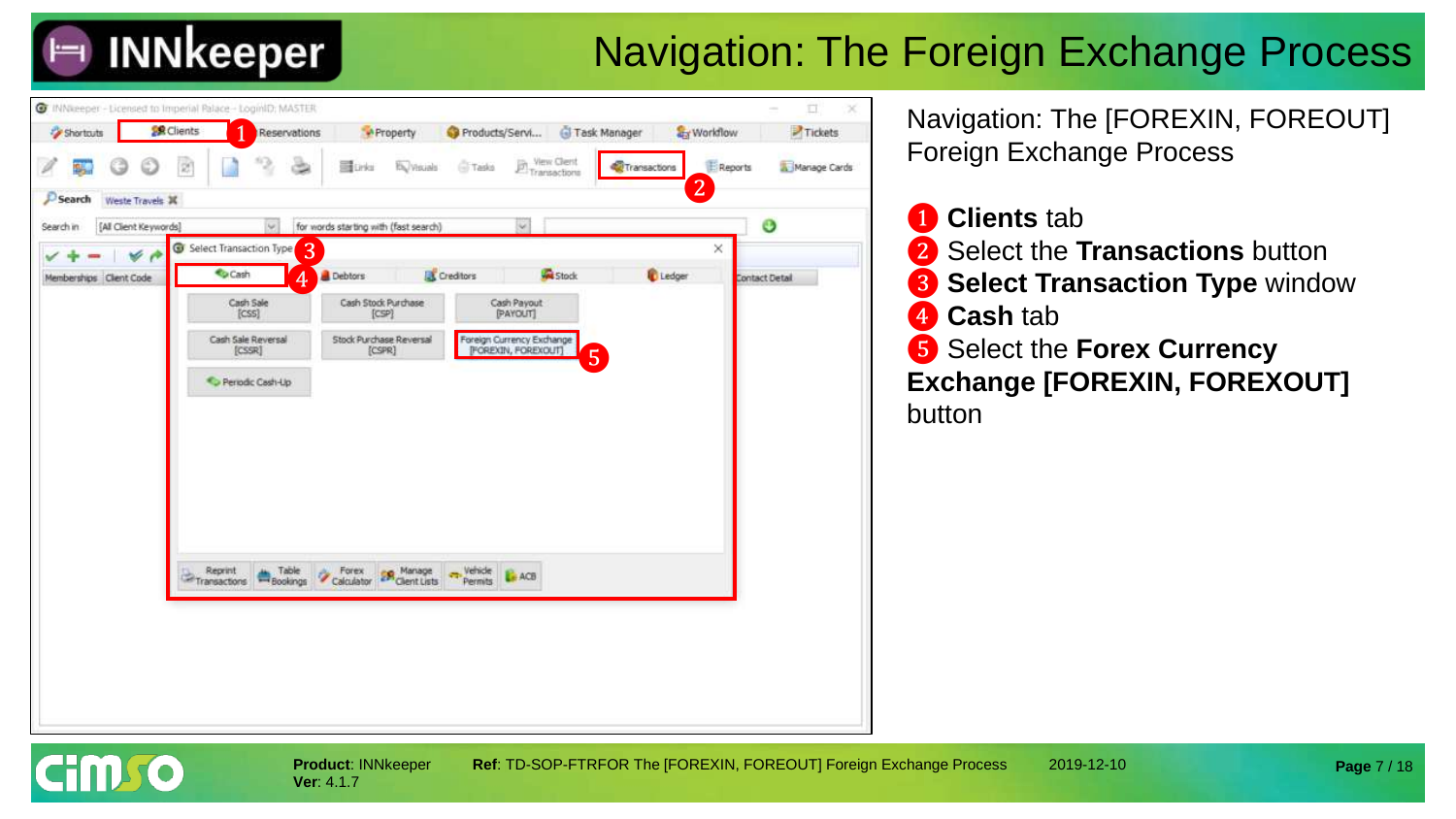

| INNkeeper - Licensed to Imperial Palace - LoginID: MASTER |                                                                                           |                                                                                                                                                                 |                                                                                                     |                                         |                                    | o<br>5                  |
|-----------------------------------------------------------|-------------------------------------------------------------------------------------------|-----------------------------------------------------------------------------------------------------------------------------------------------------------------|-----------------------------------------------------------------------------------------------------|-----------------------------------------|------------------------------------|-------------------------|
| <b>R</b> Clients<br><b>Cy Shortcuts</b>                   | Reservations                                                                              | Property                                                                                                                                                        | Products/Servi                                                                                      | Task Manager                            | <b>L</b> y Workflow                | $T$ Tickets             |
|                                                           | J<br>$\mathbb{R}^2$                                                                       | <b>The Links</b><br>œ                                                                                                                                           | <sup>1</sup> Tasks<br><b>Ely Visuals</b>                                                            | View Client<br>$E_{\text{Transaction}}$ | Transactions                       | Reports<br>Manage Cards |
| Search<br>Weste Travels 30                                |                                                                                           |                                                                                                                                                                 |                                                                                                     |                                         |                                    |                         |
| [All Client Keywords]<br>Search in                        | w                                                                                         | for words starting with (fast search).                                                                                                                          |                                                                                                     | N6                                      |                                    | ◉                       |
| v<br>$\mathbf{r}^{\mathbf{p}}$                            | Select Transaction Type                                                                   |                                                                                                                                                                 |                                                                                                     |                                         |                                    | ×                       |
| Memberships Client Code                                   | Cash                                                                                      | Debtors                                                                                                                                                         | Creditors                                                                                           | <b>Stock</b>                            | Ledger                             | Contact Detail          |
|                                                           | Cash Sale<br>[CS5]                                                                        | Cash Stock Purchase<br>[CSP]                                                                                                                                    |                                                                                                     | Cash Payout<br>[PAYOUT]                 |                                    |                         |
|                                                           | Cash 5a<br>ĩΟ<br><b>C</b> Perio<br>Staff<br>Client<br>Reprint<br>Transactions<br>Bookings | G Funds Payout<br>1.<br><b>Transaction Detail</b><br>Department [Default]<br>[Default]<br>$\overline{2}$<br>Forex<br>Calculator<br>Table<br>Forex<br>Calculator | $\sim$ Amount<br>Reference<br>Description<br>vehicle<br><b>ER</b> Manage<br>Client Lists<br>Permits | Ð<br>R0.00<br><b>ACB</b>                | $^{\times}$<br><b>Sept</b><br>Post |                         |

**Ver**: 4.1.7

The [FOREXIN, FOREOUT] Foreign Exchange Process:

❶ **Funds Payout** window ❷ **Client**: select the **Link A Client**  (people & magnifying glass glyph)

*Note: Depending on the establishment's regulations; you may be required to link a client profile. It is recommended to link the profile;* 

*Forex Beau & National Banks require you to provide the following information:*

- *Proof of Identification, which you will need to make a copy for the transaction.*
- *The Client's signature on your copy of the receipt of the foreign exchange.*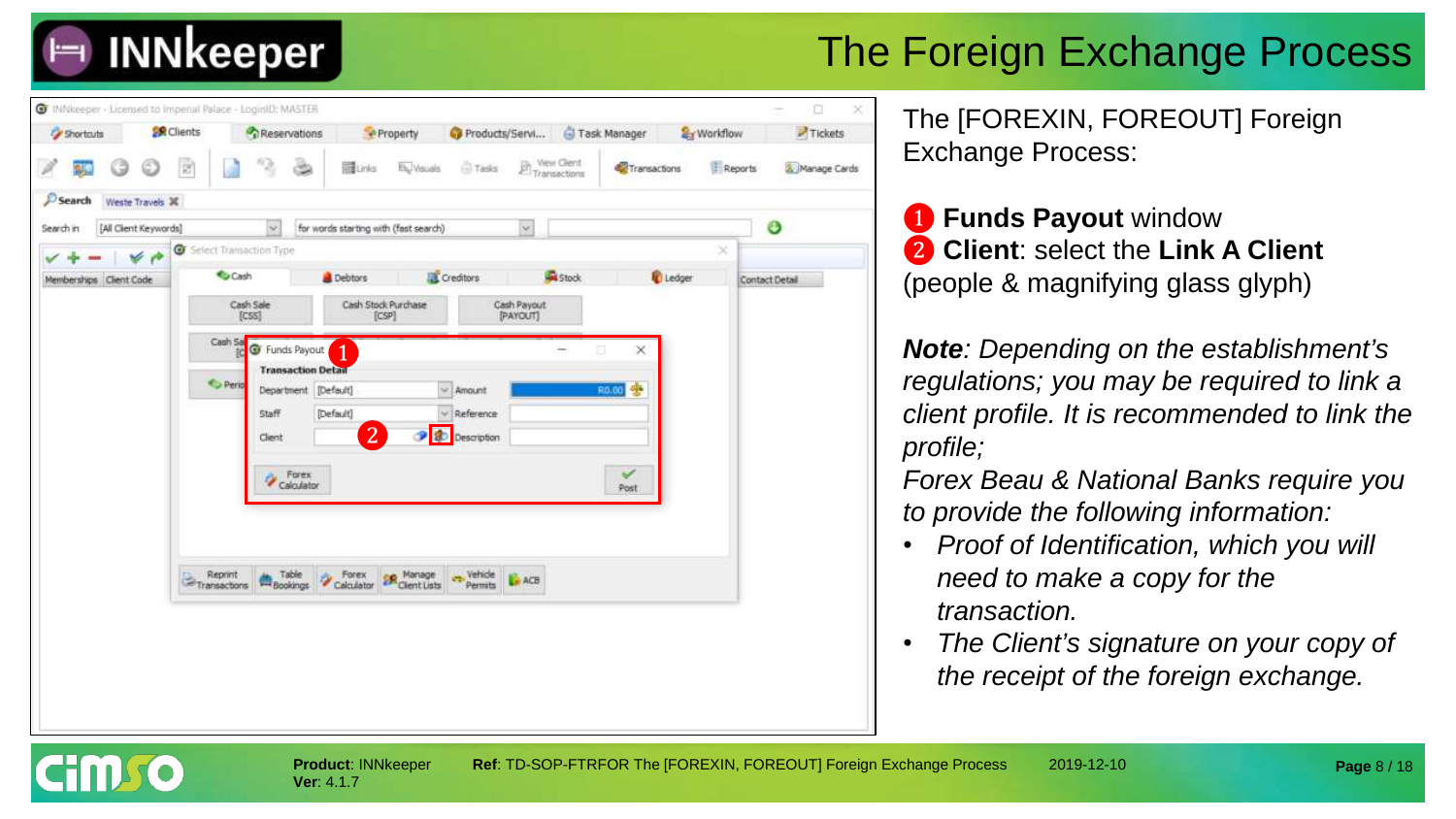

| 9.10        | Search in                   | [All Client Keywords] |                   | for words starting with<br>$\omega$ |                | $\boxed{2}$<br>weste |          |                        | ے       | The [FOREXIN, F<br><b>Exchange Process</b> |
|-------------|-----------------------------|-----------------------|-------------------|-------------------------------------|----------------|----------------------|----------|------------------------|---------|--------------------------------------------|
| Type        | Client Code                 | Main Member           | Member Number     | Member Join Date                    | Surname        | First Name           | Initials | Company                | 胚       |                                            |
| M. SS       | NWFA0001                    | [MAIN]                |                   |                                     |                |                      |          |                        |         | 1 Client Search                            |
| 513         | ROSE0006                    | [MAIN]                |                   |                                     | Rosenstein     | Charles              | c.       | Raubex                 | M       |                                            |
| 618         | RRWE0002<br><b>RRWE0003</b> | [MAIN]<br>[MAIN]      |                   |                                     | Weste<br>Weste | Samnuel<br>David     | s<br>D   | Rayne Of Talent        | Dr<br>M | 2 Fast-Search: t                           |
| <b>NI 2</b> | <b>RRWE0004</b>             | [MAIN]                |                   |                                     | Weste          | Claire               | c.       |                        | м       |                                            |
| Ш.          | RRWE0005                    | [MAIN]                |                   |                                     | Weste          | Calvin               | C.       |                        | M       | the required profile                       |
| EU S        | RRWE0006                    | [MAIN]                |                   |                                     | Weste          | Damon                | D.       |                        | M       |                                            |
| M Z         | <b>RRWE0007</b>             | [MAIN]                |                   |                                     | Weste          | Helia                | н        |                        | н       | <b>3</b> Locate & Sele                     |
| 98          | RRWE0008                    | RRWTRA0005            |                   |                                     | Weste          | Cassdy               | C        |                        |         |                                            |
|             | STRY0002                    | [MAIN]                |                   | 3                                   | Strydom        | Dek                  | D        |                        |         | the required profile                       |
|             | <b>WEST0003</b>             | [MAIN]                | <b>STMBRC2105</b> | 6 Jun 2018                          | Weste          | Mikado               | M        | Rayne Of Talent        |         |                                            |
| шы          | WEST0020                    | [MAIN]                |                   |                                     | weste          | $\frac{1}{2}$        | s        | Rayne of Talent        |         | 4 Select the Acc                           |
|             | WEST0021                    | RRWEST0003            |                   |                                     | Weste          | Miranda              | M.       | <b>Rayne Of Talent</b> |         |                                            |
|             | <b>JUST</b> WTRA0005        | [MAIN]                | thedf             | 8 Apr 2019                          | Weste          | Rayne                | R.       | Weste Travels          | M       |                                            |
|             |                             |                       |                   |                                     |                |                      |          |                        |         |                                            |
|             |                             |                       |                   |                                     |                |                      |          |                        |         |                                            |

**Ver**: 4.1.7

1 I I I J I

The [FOREXIN, FOREOUT] Foreign Exchange Process:

- ❶ **Client Search** window
- ❷ **Fast-Search**: type in the surname of the required profile
- ❸ **Locate & Select**: select to highlight the required profile
- 4 Select the **Accept** button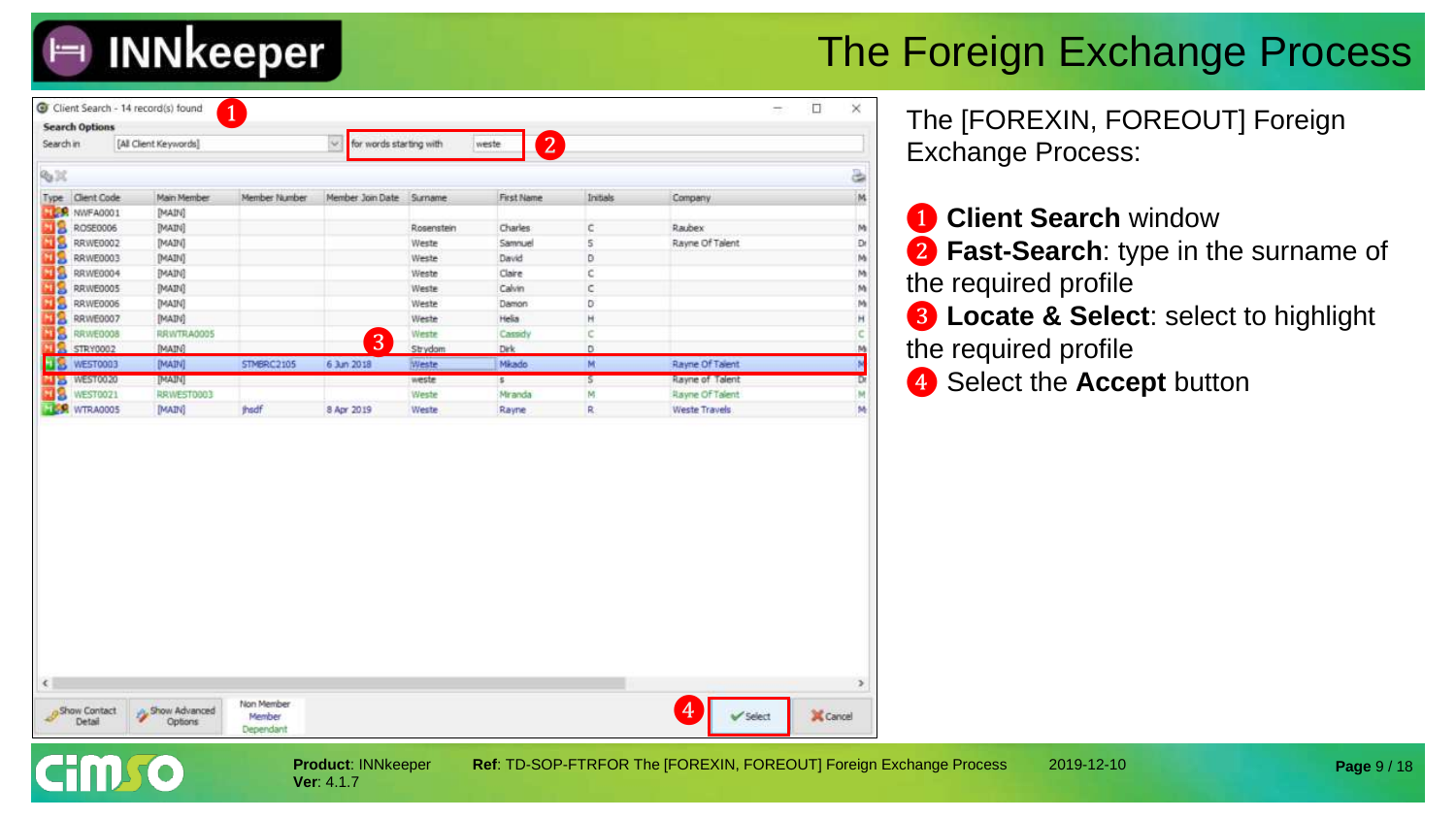

| Shortcuts              |                       |                  | <b>SR</b> Clients                                                                                                                                                                                                                                                                                                                                                                                                                                                                                                                                                                                                                                                     |                                | Reservations        |                                                               | * Property                   | Products/Servi |                           | Task Manager |              | Workflow |                  | Tickets      |
|------------------------|-----------------------|------------------|-----------------------------------------------------------------------------------------------------------------------------------------------------------------------------------------------------------------------------------------------------------------------------------------------------------------------------------------------------------------------------------------------------------------------------------------------------------------------------------------------------------------------------------------------------------------------------------------------------------------------------------------------------------------------|--------------------------------|---------------------|---------------------------------------------------------------|------------------------------|----------------|---------------------------|--------------|--------------|----------|------------------|--------------|
| 84                     | G                     | ☺                | $[2] \centering% \includegraphics[width=1.8\columnwidth]{figures/fig_10.pdf} \caption{The 3D (black) model for the $2D$-error of the estimators (black) model. The left side is the number of~\acp{0}. The right side is the number of~\acp{0}. The right side is the number of~\acp{0}. The right side is the number of~\acp{0}. The right side is the number of~\acp{0}. The right side is the number of~\acp{0}. The right side is the number of~\acp{0}. The right side is the number of~\acp{0}. The right side is the number of~\acp{0}. The right side is the number of~\acp{0}. The right side is the number of~\acp{0}. The right side is the number of~\ac$ |                                | $\mathcal{O}_\ell$  | <b>目Links</b><br>ö                                            | <b>By Visuals</b>            | <b>Tasks</b>   | $\widehat{p}$ Transactors | View Chent   | Transactions |          | <b>E</b> Reports | Manage Cards |
| Search                 |                       | Weste Travels 30 |                                                                                                                                                                                                                                                                                                                                                                                                                                                                                                                                                                                                                                                                       |                                |                     |                                                               |                              |                |                           |              |              |          |                  |              |
| Search in              | [All Client Keywords] |                  |                                                                                                                                                                                                                                                                                                                                                                                                                                                                                                                                                                                                                                                                       |                                | $\sim$              | for words starting with (fast search)                         |                              |                | $\check{\phantom{a}}$     |              |              |          | $\bullet$        |              |
|                        |                       | VA               |                                                                                                                                                                                                                                                                                                                                                                                                                                                                                                                                                                                                                                                                       | Select Transaction Type        |                     |                                                               |                              |                |                           |              |              | ×        |                  |              |
| Memberships Clent Code |                       |                  |                                                                                                                                                                                                                                                                                                                                                                                                                                                                                                                                                                                                                                                                       | Cash                           |                     | Debtors                                                       |                              | Creditors      |                           | <b>Stock</b> | Ledger:      |          | Contact Detail   |              |
|                        |                       |                  |                                                                                                                                                                                                                                                                                                                                                                                                                                                                                                                                                                                                                                                                       |                                | Cash Sale<br>[CS5]  |                                                               | Cash Stock Purchase<br>[CSP] |                | Cash Payout<br>[PAYOUT]   |              |              |          |                  |              |
|                        |                       |                  |                                                                                                                                                                                                                                                                                                                                                                                                                                                                                                                                                                                                                                                                       |                                |                     |                                                               |                              |                |                           |              |              |          |                  |              |
|                        |                       |                  |                                                                                                                                                                                                                                                                                                                                                                                                                                                                                                                                                                                                                                                                       | Cash Sa                        | Funds Payout        |                                                               |                              |                |                           | $\sim$<br>m. | $\times$     |          |                  |              |
|                        |                       |                  |                                                                                                                                                                                                                                                                                                                                                                                                                                                                                                                                                                                                                                                                       | <b>C</b> Perio                 |                     | <b>Transaction Detail</b><br>Department [Default]             |                              | $\vee$ Amount  |                           | 3<br>R0.00   | 총            |          |                  |              |
|                        |                       |                  |                                                                                                                                                                                                                                                                                                                                                                                                                                                                                                                                                                                                                                                                       |                                | Staff               | [Default]                                                     |                              | $-$ Reference  |                           |              |              |          |                  |              |
|                        |                       |                  |                                                                                                                                                                                                                                                                                                                                                                                                                                                                                                                                                                                                                                                                       |                                | <b>Client</b>       | WEST0003                                                      | 2 <sup>1</sup>               | Description    |                           |              |              |          |                  |              |
|                        |                       |                  |                                                                                                                                                                                                                                                                                                                                                                                                                                                                                                                                                                                                                                                                       |                                |                     |                                                               |                              |                |                           |              |              |          |                  |              |
|                        |                       |                  |                                                                                                                                                                                                                                                                                                                                                                                                                                                                                                                                                                                                                                                                       |                                | Forex<br>Calculator |                                                               |                              |                |                           |              | Post         |          |                  |              |
|                        |                       |                  |                                                                                                                                                                                                                                                                                                                                                                                                                                                                                                                                                                                                                                                                       |                                |                     |                                                               |                              |                |                           |              |              |          |                  |              |
|                        |                       |                  |                                                                                                                                                                                                                                                                                                                                                                                                                                                                                                                                                                                                                                                                       |                                |                     |                                                               |                              |                |                           |              |              |          |                  |              |
|                        |                       |                  |                                                                                                                                                                                                                                                                                                                                                                                                                                                                                                                                                                                                                                                                       |                                |                     |                                                               |                              |                |                           |              |              |          |                  |              |
|                        |                       |                  |                                                                                                                                                                                                                                                                                                                                                                                                                                                                                                                                                                                                                                                                       | Reprint<br>$\geq$ Transactions | <b>Bookings</b>     | Table Torex Manage The Vehicle<br>Bookings Talculator Permits |                              |                | <b>B</b> ACB              |              |              |          |                  |              |
|                        |                       |                  |                                                                                                                                                                                                                                                                                                                                                                                                                                                                                                                                                                                                                                                                       |                                |                     |                                                               |                              |                |                           |              |              |          |                  |              |
|                        |                       |                  |                                                                                                                                                                                                                                                                                                                                                                                                                                                                                                                                                                                                                                                                       |                                |                     |                                                               |                              |                |                           |              |              |          |                  |              |
|                        |                       |                  |                                                                                                                                                                                                                                                                                                                                                                                                                                                                                                                                                                                                                                                                       |                                |                     |                                                               |                              |                |                           |              |              |          |                  |              |
|                        |                       |                  |                                                                                                                                                                                                                                                                                                                                                                                                                                                                                                                                                                                                                                                                       |                                |                     |                                                               |                              |                |                           |              |              |          |                  |              |

The [FOREXIN, FOREOUT] Foreign Exchange Process:

 **Funds Payout** window Client: the linked profile **Amount**: Select the **Select Split**  (scale like glyph)

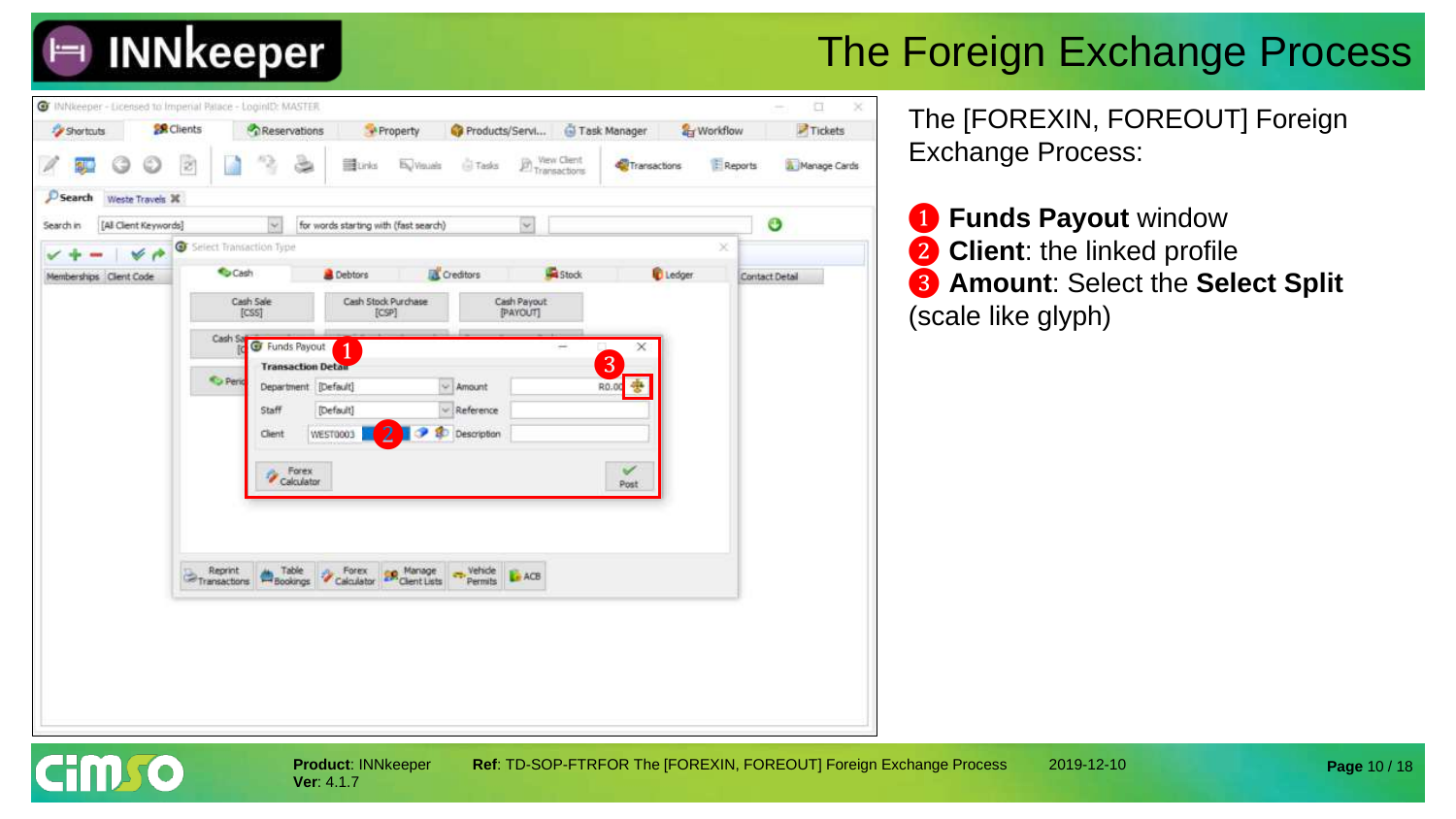

|                                     | WINNkeeper - Licensed to Imperial Palace - LoginID: MASTER |                                    |              |               |                |                   |                |                       |              |        | ū            | × |
|-------------------------------------|------------------------------------------------------------|------------------------------------|--------------|---------------|----------------|-------------------|----------------|-----------------------|--------------|--------|--------------|---|
| Shortcuts                           | <b>SR</b> Clients                                          |                                    | Reservations | Property      | Products/Servi |                   | Task Manager   | <b>L</b> y Worldlow   |              |        | Tickets      |   |
|                                     |                                                            |                                    |              |               |                | View Clent        |                |                       |              |        |              |   |
| G Edit Payment                      | $\bf \Phi$                                                 |                                    |              |               |                |                   |                |                       |              | $\sim$ | $\Box$       | × |
| ×,                                  |                                                            |                                    |              |               |                |                   |                |                       |              |        |              | a |
| Entry Type                          | Payment Method                                             | Payment Currency Payment Amount    |              | Payout Amount |                | Payment Reference | <b>Voucher</b> |                       | Nett Payment |        | Exchange Rat |   |
| Payment                             | Cash                                                       | USD US dollar v \$0.00             |              | (Payment)     |                |                   | [name]         | \$0.00                |              |        | в            |   |
|                                     |                                                            | SDG Sudanese pound<br>$\mathbf{2}$ |              |               |                |                   |                |                       |              |        |              |   |
|                                     |                                                            |                                    |              |               |                |                   |                |                       |              |        |              |   |
|                                     |                                                            |                                    |              |               |                |                   |                |                       |              |        |              | × |
|                                     |                                                            |                                    |              |               |                |                   |                |                       |              |        |              |   |
| $\epsilon$<br><b>Payment Totals</b> |                                                            |                                    |              |               |                |                   |                | <b>Total Tendered</b> | R0.00        |        |              |   |

The [FOREXIN, FOREOUT] Foreign Exchange Process:

❶ **Multi-Currency and Split Payments**  window

❷ **Payment Currency**: use the drop box to select the currency receiving from the client

**Page** 11 / 18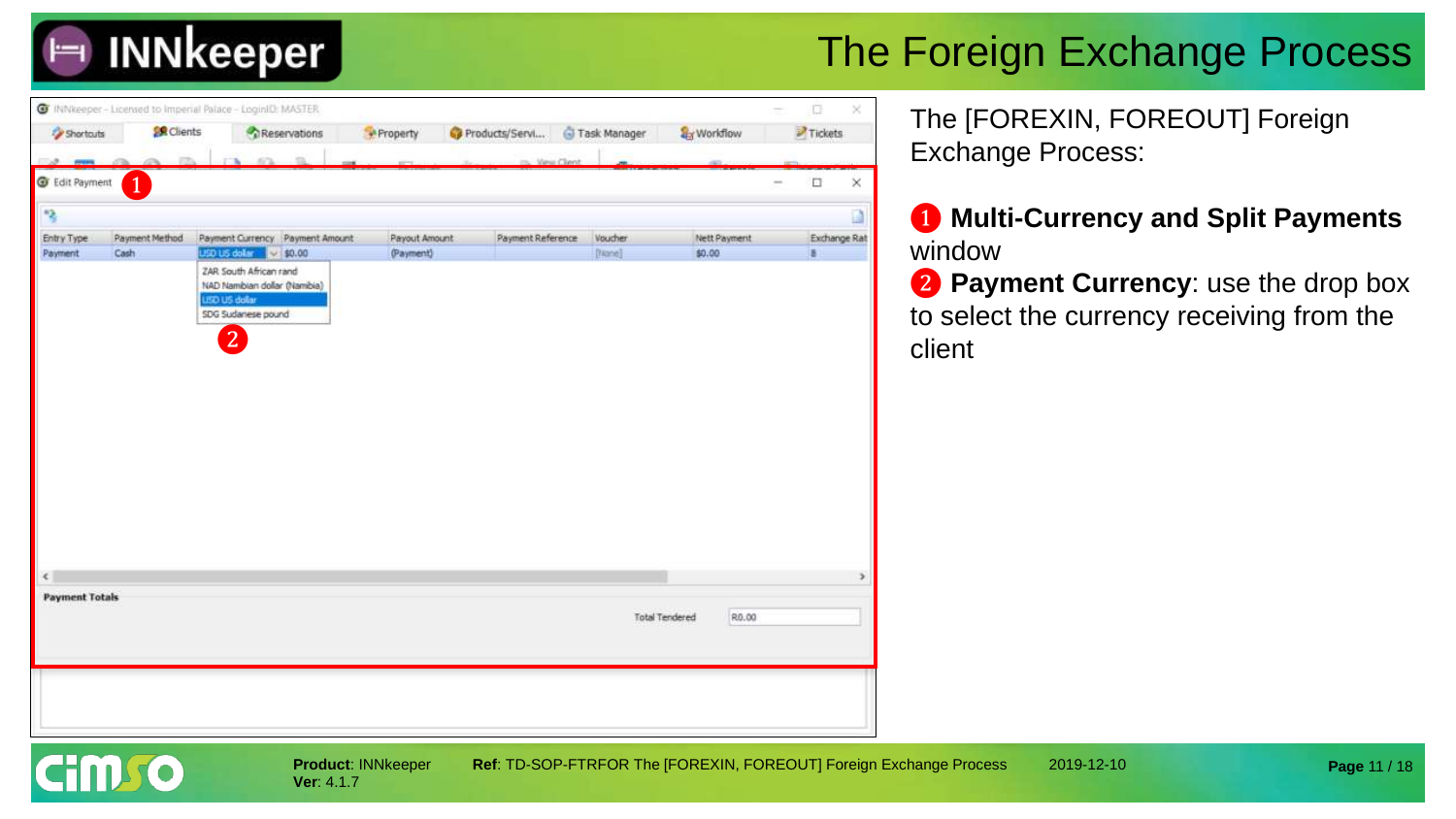

| <sup>2</sup> / Shortcuts | <b>ER</b> Clients |                  | Reservations   | *Property     | Products/Servi Task Manager |                                                            | <b>A</b> Workflow | $\triangleright$ Tickets |
|--------------------------|-------------------|------------------|----------------|---------------|-----------------------------|------------------------------------------------------------|-------------------|--------------------------|
|                          |                   |                  |                |               |                             |                                                            |                   |                          |
|                          |                   |                  |                |               | m. Vew Client               |                                                            |                   |                          |
| G Edit Payment           | $\bf \Phi$        |                  |                |               |                             |                                                            |                   | ×<br>Ц.                  |
| 臀                        |                   |                  |                |               |                             |                                                            |                   | 6                        |
| Entry Type               | Payment Method    | Payment Currency | Payment Amount | Payout Amount | Payment Reference           | Voucher                                                    | Nett Payment      | Exchange Rat             |
| Payment                  | Cash              | USD US dollar    | \$200.00       | (Payment)     | Weste Exchange              | [Nonie]                                                    | \$200.00          | B                        |
|                          |                   |                  |                |               |                             |                                                            |                   |                          |
|                          |                   | $\overline{2}$   | 3              |               | 4                           |                                                            |                   |                          |
|                          |                   |                  |                |               |                             |                                                            |                   |                          |
|                          |                   |                  |                |               |                             |                                                            |                   |                          |
|                          |                   |                  |                |               |                             |                                                            |                   |                          |
|                          |                   |                  |                |               |                             |                                                            |                   |                          |
|                          |                   |                  |                |               |                             |                                                            |                   |                          |
|                          |                   |                  |                |               |                             |                                                            |                   |                          |
|                          |                   |                  |                |               |                             |                                                            |                   |                          |
|                          |                   |                  |                |               |                             |                                                            |                   |                          |
|                          |                   |                  |                |               |                             |                                                            |                   |                          |
|                          |                   |                  |                |               |                             |                                                            |                   |                          |
|                          |                   |                  |                |               |                             |                                                            |                   |                          |
|                          |                   |                  |                |               |                             |                                                            |                   |                          |
|                          |                   |                  |                |               |                             |                                                            |                   |                          |
|                          |                   |                  |                |               |                             |                                                            |                   |                          |
|                          |                   |                  |                |               |                             |                                                            |                   |                          |
|                          |                   |                  |                |               |                             |                                                            |                   |                          |
|                          |                   |                  |                |               |                             |                                                            |                   |                          |
|                          |                   |                  |                |               |                             |                                                            |                   |                          |
|                          |                   |                  |                |               |                             |                                                            |                   |                          |
|                          |                   |                  |                |               |                             |                                                            |                   |                          |
|                          |                   |                  |                |               |                             |                                                            |                   |                          |
|                          |                   |                  |                |               |                             |                                                            |                   |                          |
|                          |                   |                  |                |               |                             |                                                            |                   |                          |
|                          |                   |                  |                |               |                             |                                                            |                   |                          |
|                          |                   |                  |                |               |                             |                                                            |                   |                          |
| €                        |                   |                  |                |               |                             |                                                            |                   |                          |
| <b>Payment Totals</b>    |                   |                  |                |               |                             |                                                            |                   |                          |
|                          |                   |                  |                |               |                             | $\begin{bmatrix} 5 \end{bmatrix}$<br><b>Total Tendered</b> | R1 600.00         |                          |
|                          |                   |                  |                |               |                             |                                                            |                   |                          |
|                          |                   |                  |                |               |                             |                                                            |                   |                          |
|                          |                   |                  |                |               |                             |                                                            |                   |                          |
|                          |                   |                  |                |               |                             |                                                            |                   |                          |
|                          |                   |                  |                |               |                             |                                                            |                   |                          |
|                          |                   |                  |                |               |                             |                                                            |                   |                          |
|                          |                   |                  |                |               |                             |                                                            |                   |                          |

**Ver**: 4.1.7

**Product**: INNkeeper **Ref**: TD-SOP-FTRFOR The [FOREXIN, FOREOUT] Foreign Exchange Process 2019-12-10

The [FOREXIN, FOREOUT] Foreign Exchange Process:

❶ **Multi-Currency and Split Payments**  window

❷ **Payment Currency**: use the drop box to select the currency receiving from the client

**8** Payment Amount: type in the amount received from the client

**4** Payment Reference: type in the reference

- ❺ **Total Tendered**: here you will see the exchange total in the currency the client requires
- ❻ Select the **Close** button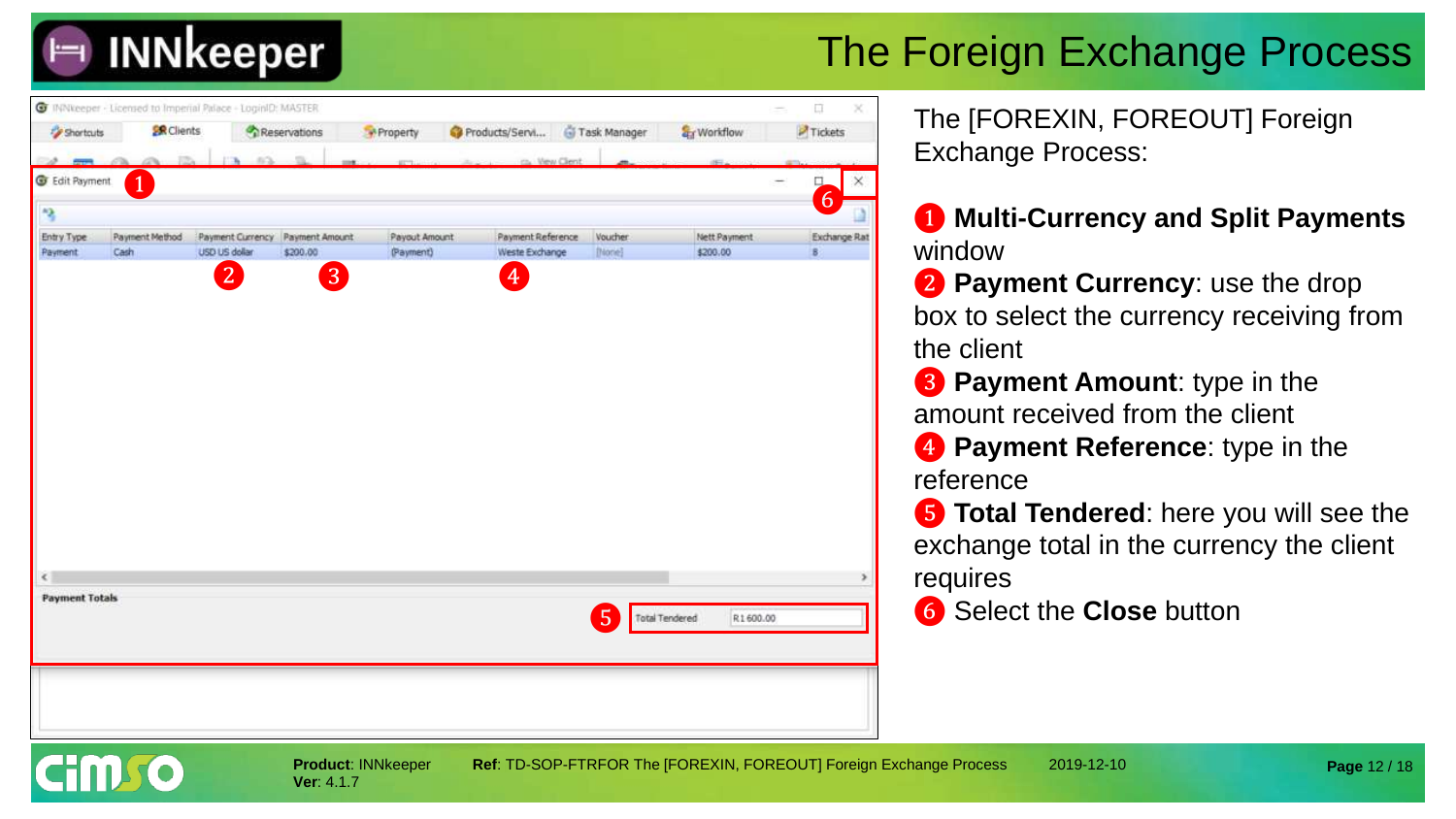

| Vew Clent<br>$m_{\text{transactions}}$<br><b>El</b> Links<br><b>By Visuals</b><br><b>Tasks</b><br>Reports<br>$\mathcal{Z}$<br>Transactions<br>œ<br>Search<br>Weste Travels 34<br>◉<br>$\sim$<br>for words starting with (fast search)<br>[All Client Keywords]<br>$\sim$<br>Search in<br>Select Transaction Type<br>×<br>À<br><b>Stock</b><br>Cash<br>Creditors<br>Ledger<br>Debtors<br>Memberships Client Code<br>Contact Detail<br>Cash Stock Purchase<br>Cash Sale<br>Cash Payout<br>[CSS]<br>[CSP]<br>[PAYOUT]<br>Cash Sal<br>G Funds Payout<br>$\times$<br>$\overline{\phantom{a}}$<br>ſΟ<br><b>Transaction Detail</b><br><b><i>O Perio</i></b><br>3<br>총<br>Department [Default]<br>$\sim$ Amount<br>R1600.00<br>4<br>Weste Exchange Auth Sophie<br>[Default]<br>$\vee$ Reference<br>Staff<br>$\overline{2}$<br>Description<br>\$200 - R 1 600 .00 Exchange<br>$\overline{5}$<br>WEST0003<br>Client:<br>Forex:<br>Calculator<br>6<br>Post<br>Table<br>Forex<br>vehicle<br>Reprint<br>Manage<br>Colculator<br>$\geq$ Transactions<br>ACB<br><b>H</b> Bookings<br>Clent Lists<br>Permits | Shortcuts | <b>SR</b> Clients | Reservations | * Property | Products/Servi J Task Manager | <b>A</b> Workflow | $T$ Tickets  |
|----------------------------------------------------------------------------------------------------------------------------------------------------------------------------------------------------------------------------------------------------------------------------------------------------------------------------------------------------------------------------------------------------------------------------------------------------------------------------------------------------------------------------------------------------------------------------------------------------------------------------------------------------------------------------------------------------------------------------------------------------------------------------------------------------------------------------------------------------------------------------------------------------------------------------------------------------------------------------------------------------------------------------------------------------------------------------------------------|-----------|-------------------|--------------|------------|-------------------------------|-------------------|--------------|
|                                                                                                                                                                                                                                                                                                                                                                                                                                                                                                                                                                                                                                                                                                                                                                                                                                                                                                                                                                                                                                                                                              |           |                   |              |            |                               |                   | Manage Cards |
|                                                                                                                                                                                                                                                                                                                                                                                                                                                                                                                                                                                                                                                                                                                                                                                                                                                                                                                                                                                                                                                                                              |           |                   |              |            |                               |                   |              |
|                                                                                                                                                                                                                                                                                                                                                                                                                                                                                                                                                                                                                                                                                                                                                                                                                                                                                                                                                                                                                                                                                              |           |                   |              |            |                               |                   |              |
|                                                                                                                                                                                                                                                                                                                                                                                                                                                                                                                                                                                                                                                                                                                                                                                                                                                                                                                                                                                                                                                                                              |           |                   |              |            |                               |                   |              |
|                                                                                                                                                                                                                                                                                                                                                                                                                                                                                                                                                                                                                                                                                                                                                                                                                                                                                                                                                                                                                                                                                              |           |                   |              |            |                               |                   |              |
|                                                                                                                                                                                                                                                                                                                                                                                                                                                                                                                                                                                                                                                                                                                                                                                                                                                                                                                                                                                                                                                                                              |           |                   |              |            |                               |                   |              |
|                                                                                                                                                                                                                                                                                                                                                                                                                                                                                                                                                                                                                                                                                                                                                                                                                                                                                                                                                                                                                                                                                              |           |                   |              |            |                               |                   |              |
|                                                                                                                                                                                                                                                                                                                                                                                                                                                                                                                                                                                                                                                                                                                                                                                                                                                                                                                                                                                                                                                                                              |           |                   |              |            |                               |                   |              |
|                                                                                                                                                                                                                                                                                                                                                                                                                                                                                                                                                                                                                                                                                                                                                                                                                                                                                                                                                                                                                                                                                              |           |                   |              |            |                               |                   |              |
|                                                                                                                                                                                                                                                                                                                                                                                                                                                                                                                                                                                                                                                                                                                                                                                                                                                                                                                                                                                                                                                                                              |           |                   |              |            |                               |                   |              |
|                                                                                                                                                                                                                                                                                                                                                                                                                                                                                                                                                                                                                                                                                                                                                                                                                                                                                                                                                                                                                                                                                              |           |                   |              |            |                               |                   |              |
|                                                                                                                                                                                                                                                                                                                                                                                                                                                                                                                                                                                                                                                                                                                                                                                                                                                                                                                                                                                                                                                                                              |           |                   |              |            |                               |                   |              |
|                                                                                                                                                                                                                                                                                                                                                                                                                                                                                                                                                                                                                                                                                                                                                                                                                                                                                                                                                                                                                                                                                              |           |                   |              |            |                               |                   |              |
|                                                                                                                                                                                                                                                                                                                                                                                                                                                                                                                                                                                                                                                                                                                                                                                                                                                                                                                                                                                                                                                                                              |           |                   |              |            |                               |                   |              |
|                                                                                                                                                                                                                                                                                                                                                                                                                                                                                                                                                                                                                                                                                                                                                                                                                                                                                                                                                                                                                                                                                              |           |                   |              |            |                               |                   |              |
|                                                                                                                                                                                                                                                                                                                                                                                                                                                                                                                                                                                                                                                                                                                                                                                                                                                                                                                                                                                                                                                                                              |           |                   |              |            |                               |                   |              |
|                                                                                                                                                                                                                                                                                                                                                                                                                                                                                                                                                                                                                                                                                                                                                                                                                                                                                                                                                                                                                                                                                              |           |                   |              |            |                               |                   |              |
|                                                                                                                                                                                                                                                                                                                                                                                                                                                                                                                                                                                                                                                                                                                                                                                                                                                                                                                                                                                                                                                                                              |           |                   |              |            |                               |                   |              |
|                                                                                                                                                                                                                                                                                                                                                                                                                                                                                                                                                                                                                                                                                                                                                                                                                                                                                                                                                                                                                                                                                              |           |                   |              |            |                               |                   |              |
|                                                                                                                                                                                                                                                                                                                                                                                                                                                                                                                                                                                                                                                                                                                                                                                                                                                                                                                                                                                                                                                                                              |           |                   |              |            |                               |                   |              |

The [FOREXIN, FOREOUT] Foreign Exchange Process:

- ❶ **Funds Payout** window 2 Client: the linked profile **3** Amount: the amount the client requires **4 Reference**: type in the reference **5 Description**: type in the description
- ❻ Select the **Post** button

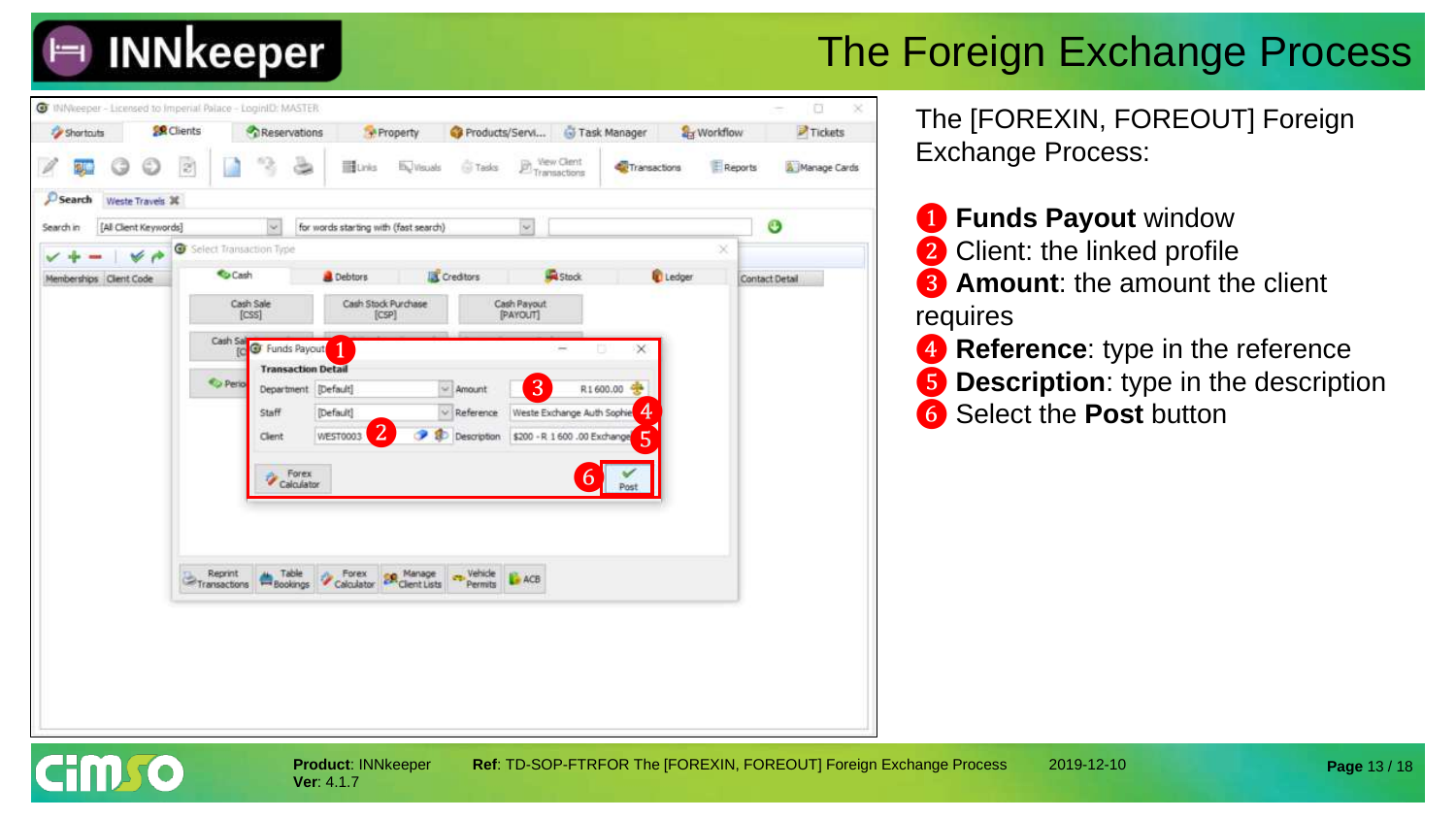



The [FOREXIN, FOREOUT] Foreign Exchange Process:

**1 Confirm Transaction Post** window ❷ **Print/Preview**: use the drop down to access the list of options ❸ Select the **Post** button

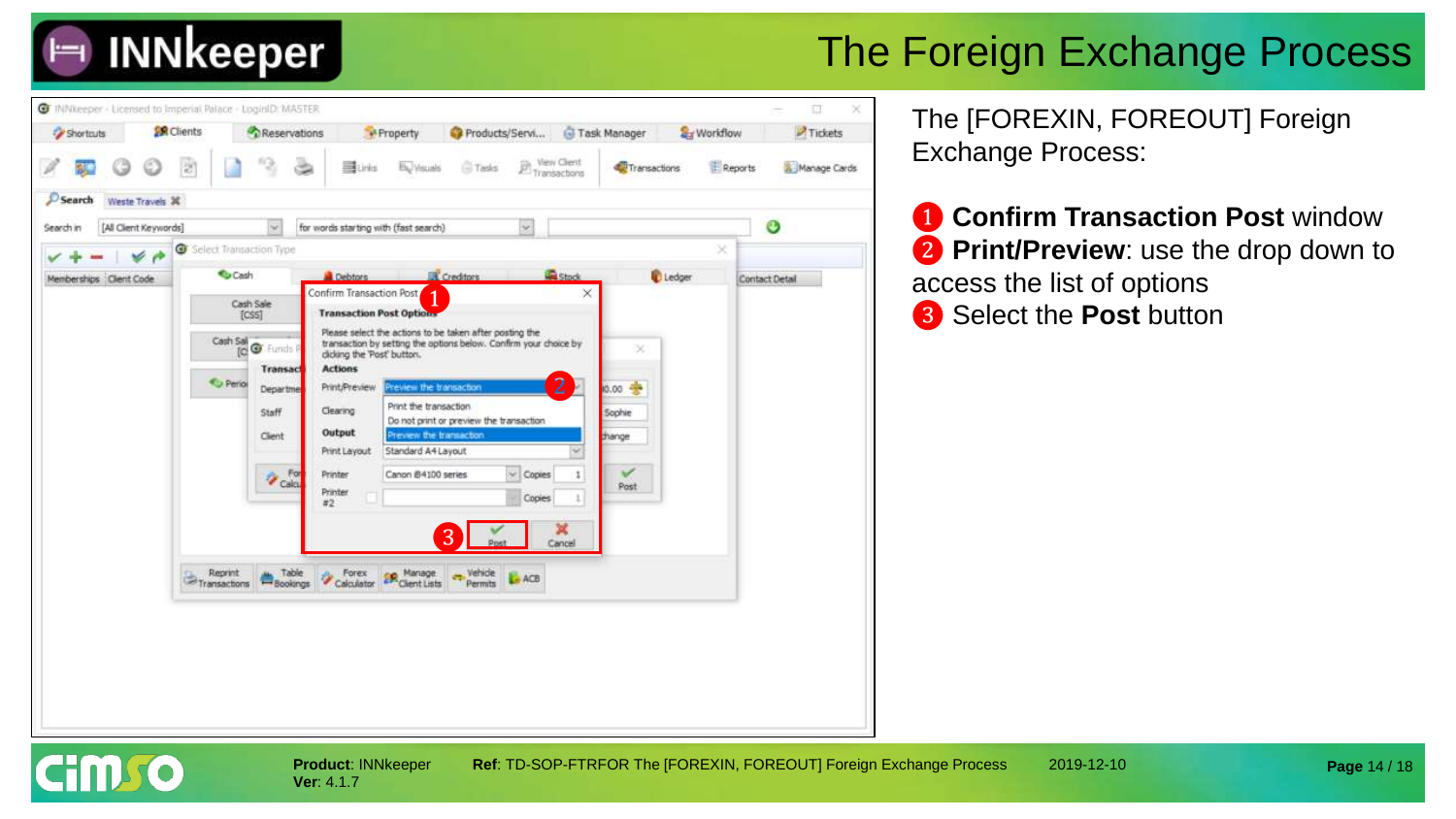

#### Print Preview

| <b>O</b> Preview |                                                               |          |               |                                                                                                                                                                                                                                                                                                                                                 | $\Box$<br>$\equiv$ | × |
|------------------|---------------------------------------------------------------|----------|---------------|-------------------------------------------------------------------------------------------------------------------------------------------------------------------------------------------------------------------------------------------------------------------------------------------------------------------------------------------------|--------------------|---|
|                  |                                                               | F.H      |               | Close                                                                                                                                                                                                                                                                                                                                           |                    |   |
|                  |                                                               |          |               |                                                                                                                                                                                                                                                                                                                                                 |                    |   |
|                  | Currency Exchange Receipt                                     |          |               |                                                                                                                                                                                                                                                                                                                                                 |                    |   |
|                  | Mr. M. Wiene<br>Guest Name<br>A1302842<br>Paimport            |          | Date<br>Time. | 2 Sap 2019<br>09:09:05<br>$\begin{tabular}{ll} \hline \textbf{TOI} & \textbf{FOREJON} \textbf{?} \\ \textbf{Down pair} & \textbf{3-04} & \textbf{1-04} & \textbf{14} \\ \textbf{Down pair} & \textbf{3-04} & \textbf{1-04} & \textbf{14} \\ \textbf{TOI} & \textbf{Table area} & \textbf{1-04} & \textbf{13-04} & \textbf{14} \\ \end{tabular}$ |                    |   |
|                  | Currency                                                      | Anare.   | Rate          | <b>Equiviers In Local</b>                                                                                                                                                                                                                                                                                                                       |                    |   |
|                  | what BU GBU                                                   | \$300.00 | 8,9000        | R1 800.00                                                                                                                                                                                                                                                                                                                                       |                    |   |
|                  | Eveniges to the sechanger also stated above<br>Guest Sigmsure |          |               | Carlier                                                                                                                                                                                                                                                                                                                                         |                    |   |
|                  |                                                               |          |               |                                                                                                                                                                                                                                                                                                                                                 |                    |   |
| Page 1 of 1      |                                                               |          |               |                                                                                                                                                                                                                                                                                                                                                 |                    |   |

**Ver**: 4.1.7

**Cim** o

The **Print Preview,** you are able to **Print**, **Save**, **Fax** or **Email** the Receipt

**Product: INNkeeper Ref: TD-SOP-FTRFOR The [FOREXIN, FOREOUT] Foreign Exchange Process 2019-12-10**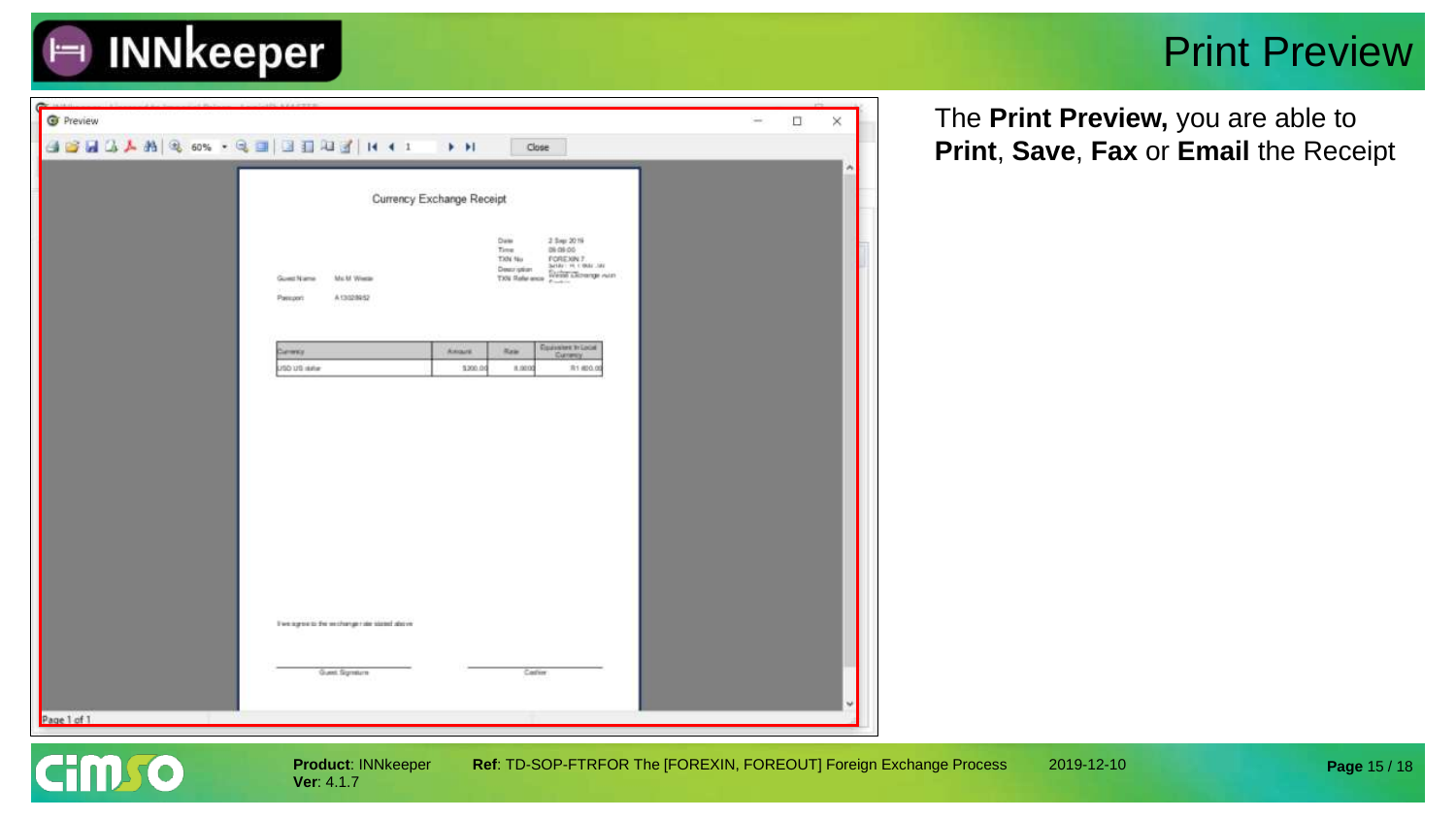## **INNkeeper**

### The Foreign Exchange Process



The **Information** window, confirming the Amount to be paid to the Client



**Ver**: 4.1.7

**Product: INNkeeper Ref: TD-SOP-FTRFOR The [FOREXIN, FOREOUT] Foreign Exchange Process 2019-12-10**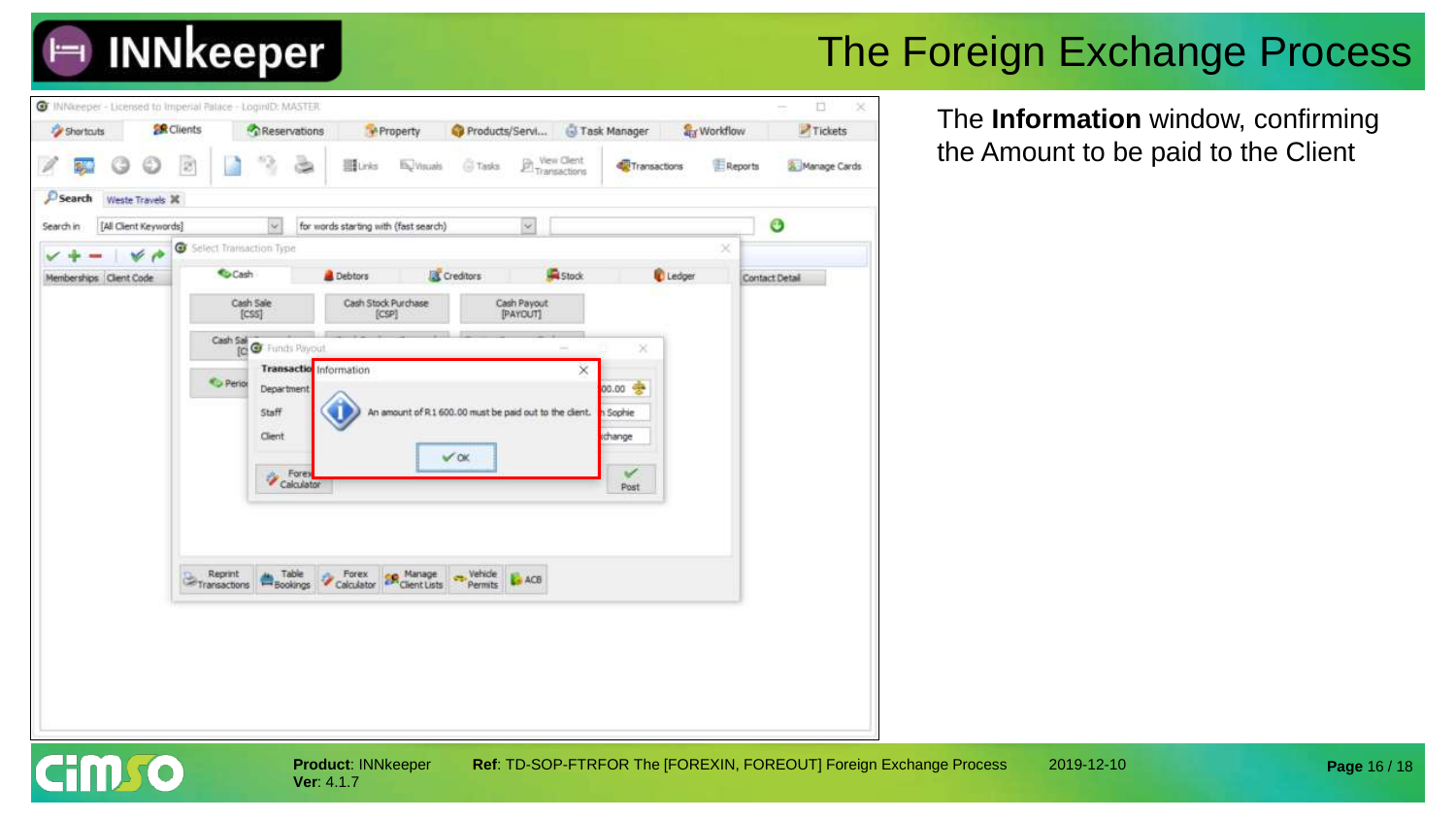



The **Information** window; confirming the transaction has successfully posted